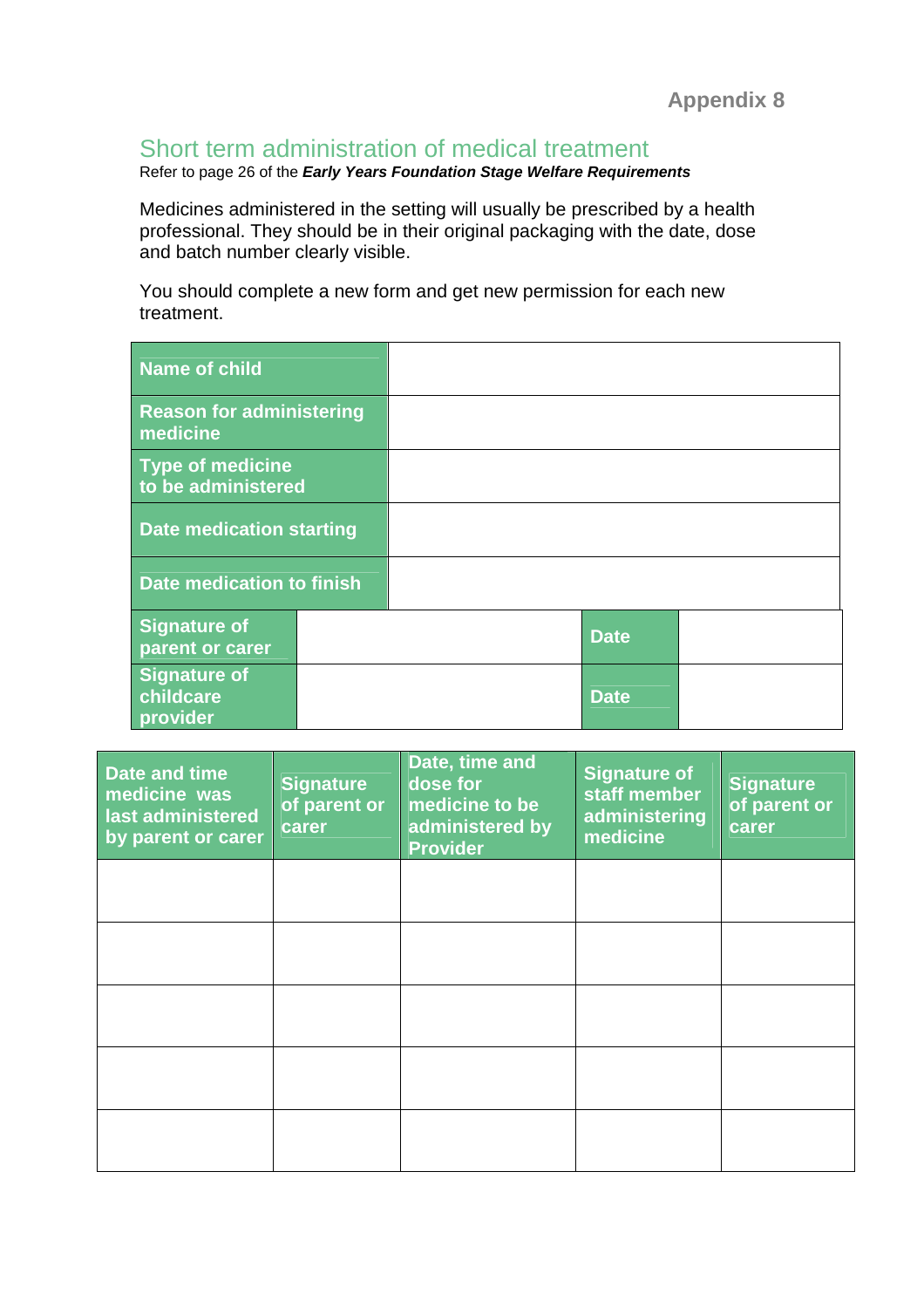## Record of medicine administered to an individual child

You should complete a new form and get new permission for each new treatment.

| <b>Name of setting</b><br>or school        |  |
|--------------------------------------------|--|
| <b>Name of child</b>                       |  |
| Child's group,<br>class or form            |  |
| <b>Date medicine</b><br>provided by parent |  |
| <b>Amount received</b>                     |  |
| <b>Name of medicine</b>                    |  |
| <b>Strength of medicine</b>                |  |
| <b>Medicine expiry date</b>                |  |
| <b>Quantity returned</b>                   |  |
| Dose and frequency<br>of medicine          |  |
| <b>Signature of staff</b>                  |  |
| <b>Signature of parent</b>                 |  |

| <b>Date</b>                 |  |
|-----------------------------|--|
| <b>Time medicine given</b>  |  |
| Dose given                  |  |
| <b>Name of staff member</b> |  |
| Initials of staff member    |  |